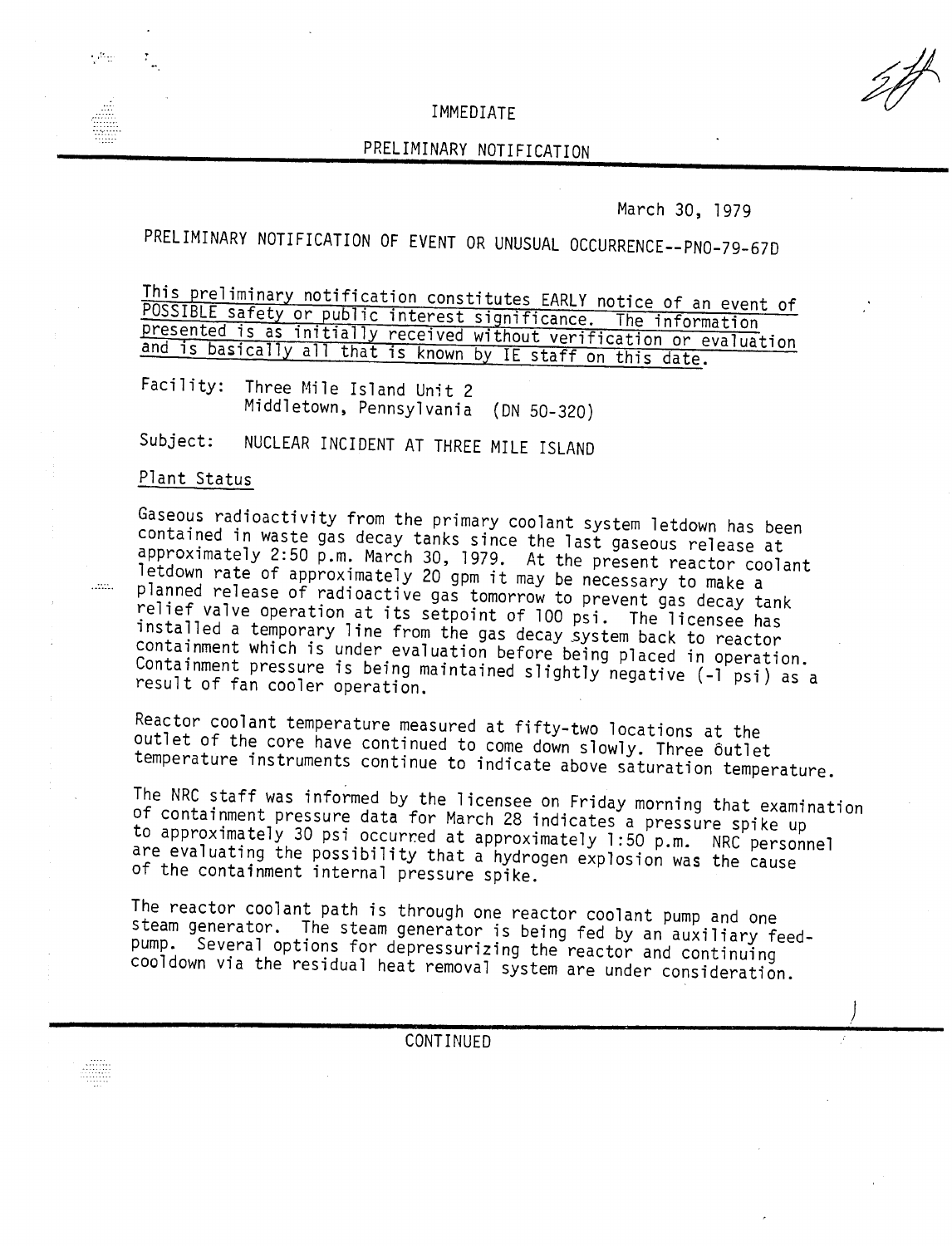| .<br> |                       |                              |
|-------|-----------------------|------------------------------|
| .     | $Page$ 2<br>Continued | March 30, 1979<br>PN0-79-67D |

Ē

 $\frac{1}{2}$ 

en

The volume of non-condensible gases in the reactor vessel has been estimated to be approximately 1000 to 1500 cubic feet at 1000 psi. This volume is estimated to result in a water level of several feet over the top of the fuel. The rate of growth of the bubble in the reactor vessel is estimated to be less than 50 cubic feet per day at 1000 psi.

The Director of the Office of Nuclear Reactor Regulation, the Director of the Region I Office of Inspection and Enforcement and the Director of the Division of Operating Reactors arrived at the site at approximately 2 p.m. today to direct NRC activities at the site and site vicinity. Representatives of HEW and EPA are providing coordination and assistance to the NRC at the Incident Response Center.

NRC personnel assembled at the TMI site and vicinity in addition to the upper management personnel consist of the following:

|                                  | RI | RII. | RIII | Hq             |
|----------------------------------|----|------|------|----------------|
| Reactor Inspectors (IE)          | 8  | 5    | 4    |                |
| Health Physicists (IE)           | 12 | 12   | 10   |                |
| Health Physicists (SP)           |    |      |      | 4              |
| Public Affairs                   |    |      |      | ı              |
| Reactor System Analysts (NRR)    |    |      |      | 13             |
| Radition Waste Specialists (NRR) |    |      |      | 4              |
| Health Physicists (NRR)          |    |      |      | 6              |
| Operating Licensing (NRR)        |    |      |      | $\overline{c}$ |
| Total Staff                      |    |      | 83   |                |

**CONTINUED**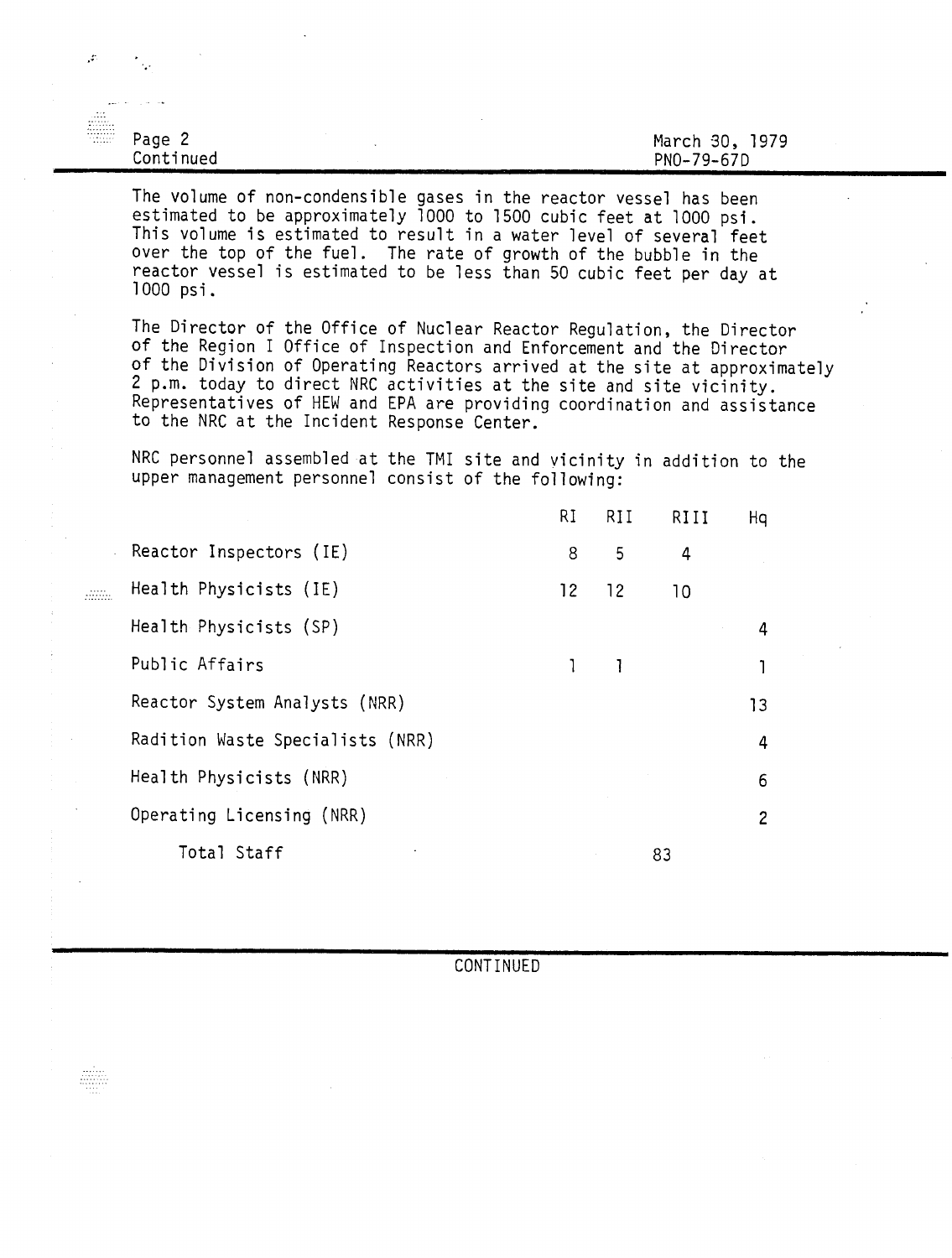| ria -<br>Page 3<br>.<br>.<br>ili a<br>Continued<br>in an | March 30, 1979<br>PN0-79-67D |
|----------------------------------------------------------|------------------------------|

The following equipment has been assembled at or near the site for support of NRC operations:

Equipment

Location

1 NRC Instrument Van with 2 telephone lines

Observation Center

 $\mathbf{u}$ 

 $\mathbf{H}$ 

NRC Office Van

JÆ.

<u>Am</u>

- 1 Office Trailer (Supplied by Licensee)
- 200 Hand-Held Portable Radios from US Forest Service
	- Portable Health Physics Instrumentation 3 Helicopters from DOE for survey and support
	- 2 Laboratory Vans DOE/Bettis

A sophisticated communications pod from DOE/NEST will arrive tommorrow.

## ENVIRONMENTAL STATUS:

At approximately 3 P.M. on March 30, 1979, NRC analysis of eight vegetation samples from the offsite areas showed no detectable activity. At 5.30 P.M. the Pennsylvania State Radiation Health Department reported that environmental water and air samples collected in the vicinity of the Three Mile Island Plant showed no detectable activity except for some Xenon-133 and Xenon-135. Milk sample analysis showed no activity levels above background.

Offsite ground level gamma surveys in the Middletown and Goldsboro areas between 3:00 and 6:00 P.M. on March 30, ranged from .01 to 1 milliroentgens per hour. An aerial survey was made by helicopter from 4:00 - 6:00 P.M. on March 30, the site was surveyed in concentric circles at approximately one mile intervals and at a height of 300 to 1,000 feet. The highest radiation readings were over the site and measured 8 to 10 milliroentgens per hour. In the plume the highest radiation readings were 6 to 8 milliroentgens per hour. The plume followed the river in a northwesterly direction and was not detectable beyond five to six miles from the site. Site ground level surveys-conducted between 7:30 - 8:00 P.M. ranged from .01 to 1.8 milliroentgens per hour.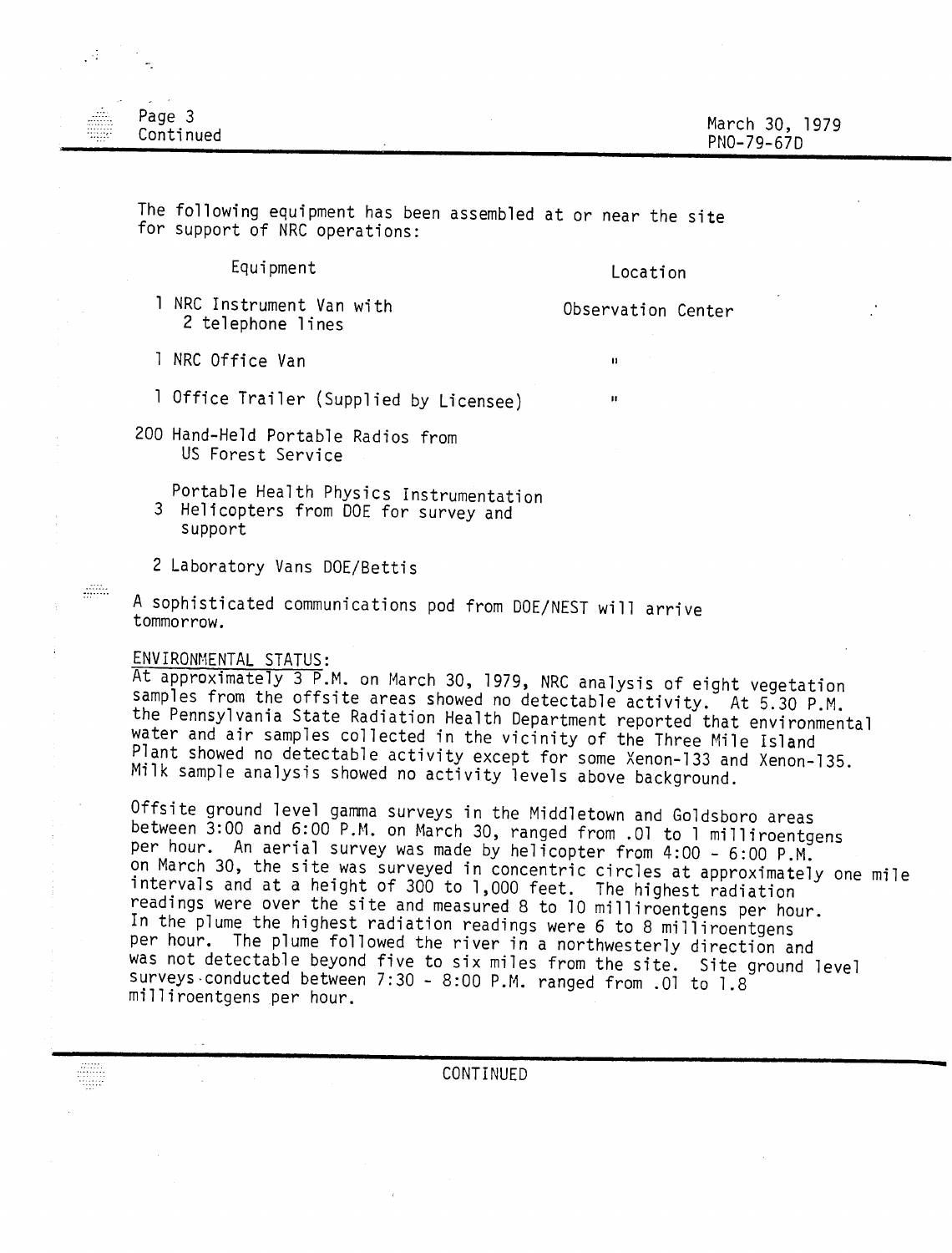| <b>Sec.</b>        |               |   |                                                     |
|--------------------|---------------|---|-----------------------------------------------------|
| $\mathbb{R}^m$<br> | Page<br>Δ     |   | <b>070</b><br>March                                 |
| .                  |               |   | $\sim$<br>.                                         |
| <b><i></i></b><br> | Cont'<br>nued |   | PNO-<br>$\sim$ $\sim$ $\sim$<br>$79 - 6.$<br>ь<br>- |
|                    |               | . |                                                     |

At 4 P.M. March 30, upper level winds were from the southeast. Forecast indicates precipitation in the form of thunderstorms moving in after 12 midnight, March 30. At 5:00 P.M. winds onsite at Three Mile Island were reported at 2 to 3 miles per hour generally from east to west.

Contact: EMHoward, IE x28111; EJordan, IE x28111

Distribution: Transmitted H St /: */0 ~ Jl31* **Chairman Hendrie** Commissioner Bradford<br>
Commissioner Kennedy Commissioner Ahearne Commissioner Ahearne Commissioner Gilinsky Transmitted: MNBB *1:11* L. v. Gossick, EDO H. L. Ornstein, EDO J. J. Fouchard, PA N. M. Haller, MPA P Bldg *I: :2..S* H. R. Denton, NRR R. C. DeYoung, NRR R. J. Mattson, NRR V. Stello, NRR S. J. Chilk, SECY C. C. Kammerer, CA (For Distribution) J. G. Davis, IE  $Region$   $\_\_$ (MAIL)

R. G. Ryan, OSP H. K. Shapar, ELD

 $\mathbb{R}^n$ 

 $\frac{1}{2}$ 

R. S. Boyd, NRR (SS Bldg <u>//33</u> W. J. Dircks, NMSS

J. J. Cummings, OIA R. Minogue, SO

White House Situati on Room *1;,'5~a.•.•...%;j7~* ---- FDA/BRH \_ EPA<br>FDA/BRH DOE/EOC <u>2:00 a.m</u>  $3/3/$ 

Attachment (1) Radiation Survey Map

IMMEDIATE

PRELIMINARY NOTIFICATION